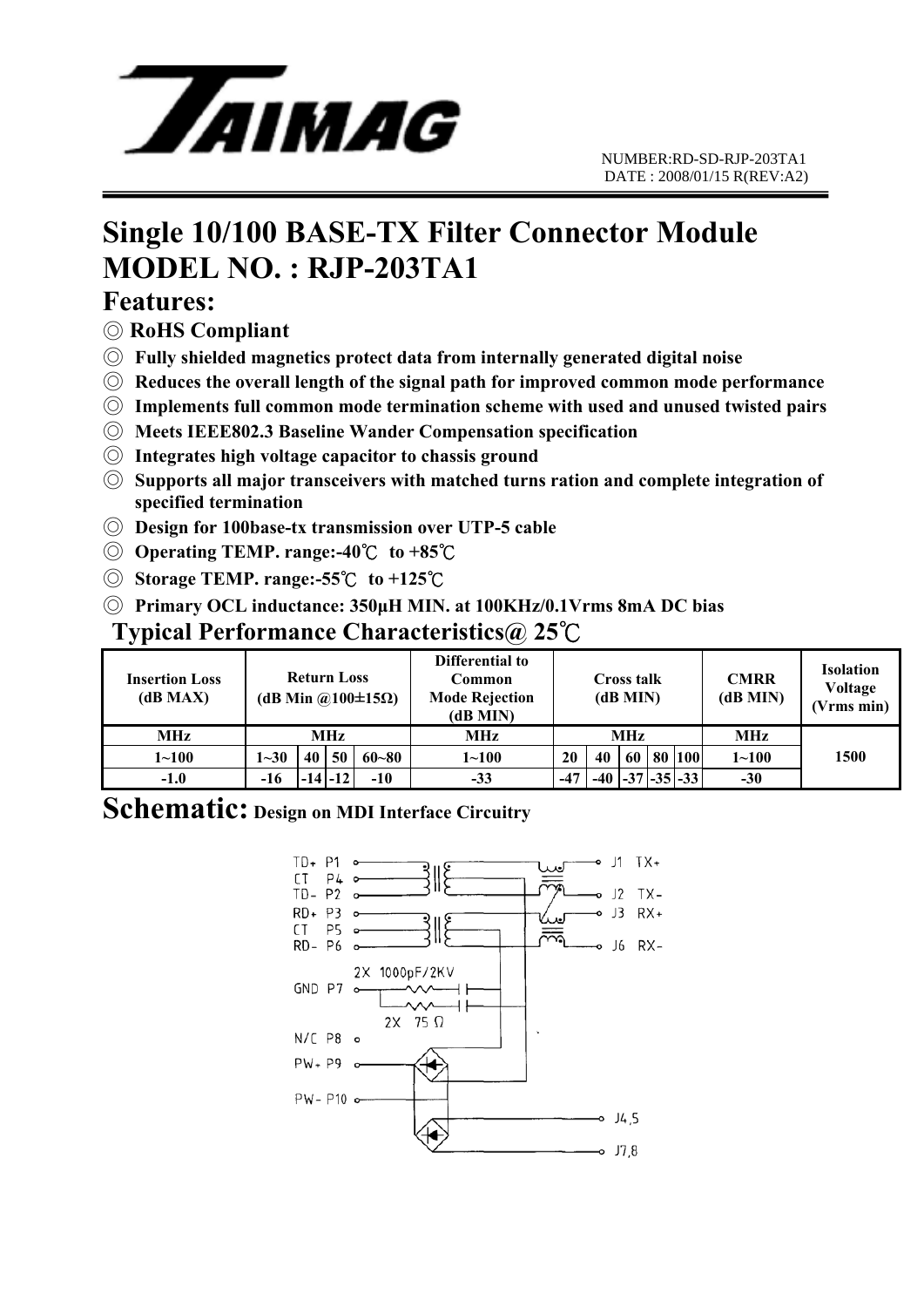

# **MODEL NO. : RJP-203TA1**

**Dimension:** mm TOLERANCE: ±0.15 (unless otherwise specified)









RECOMMENDED P.C.B LAYOUT COMPONENT SIDE OF BOARD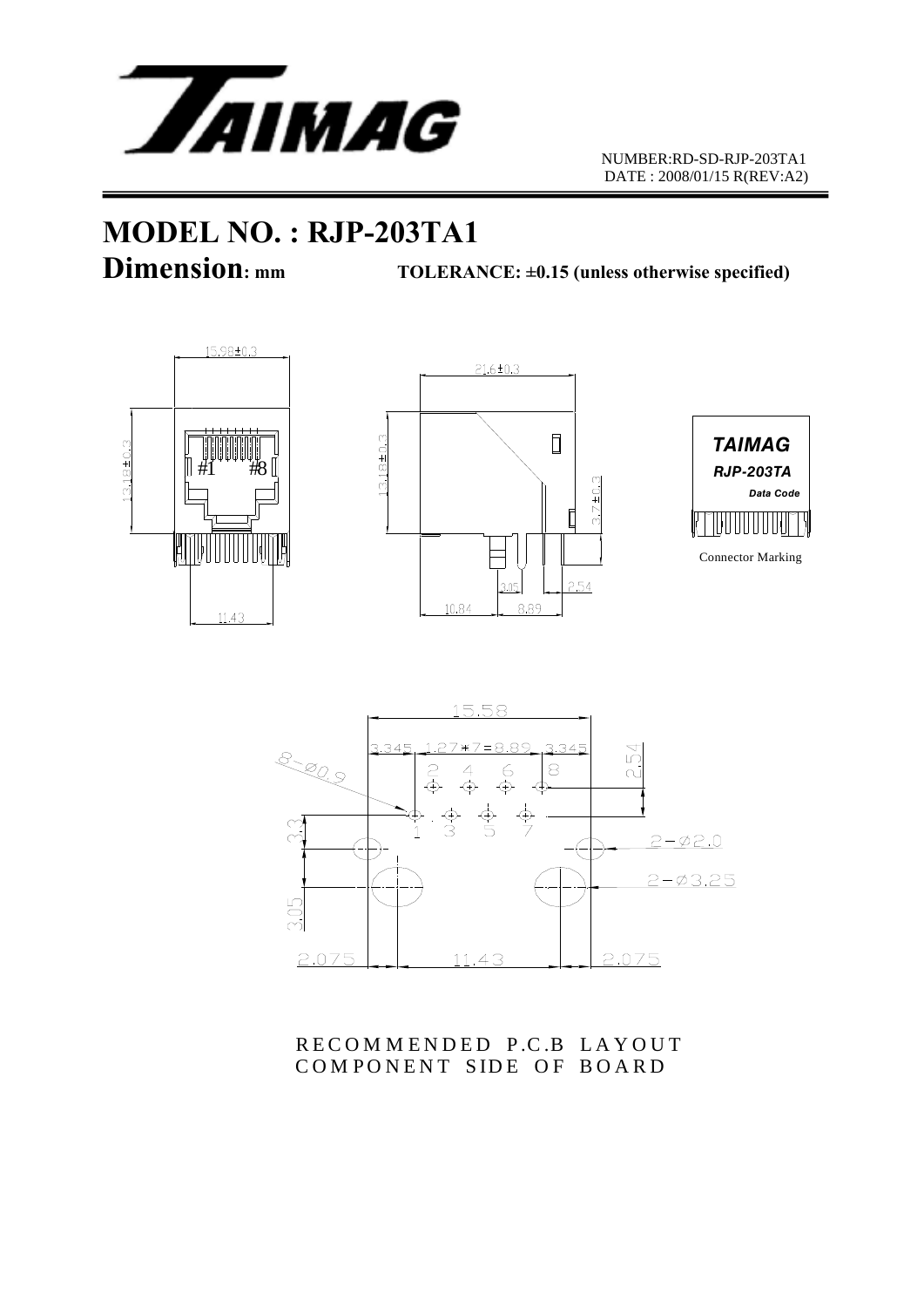

## **MODEL NO. : RJP-203TA1 Ordering Information**



## **Requirements**:

|                         | 1. Design and Construction                                                    |
|-------------------------|-------------------------------------------------------------------------------|
|                         | Product shall be of design, construction and physical dimensions specified on |
|                         | applicable product drawing.                                                   |
| 2. Materials and Finish |                                                                               |
| A. Contact:             |                                                                               |
|                         | RJ Contact: Phosphor Bronze, Thickness=0.30mm                                 |
|                         | Finish: Contact Area: 6µ"min. Gold over 50 $\mu$ "min. Nickel                 |
|                         | RJ Joint Contact : SPCC, Thickness=0.3mm                                      |
|                         | Finish: $80\mu$ "min. Sn over 50 $\mu$ "min. Nickel                           |
| <b>B. Plastic Part:</b> |                                                                               |
|                         | (1) Set Housing: Thermoplastic, LCP, Black                                    |
|                         | <b>UL FILE NO.: E106764</b>                                                   |
|                         | Manufacturer: POLYPLASTICS CO LTD.                                            |
|                         | Grade: $E130i(d)(e)$                                                          |
|                         | <b>Flame Class: UL 94V-0</b>                                                  |
|                         | (2) Insert: Thermoplastic, LCP, Black                                         |
|                         | <b>UL FILE NO.: E106764</b>                                                   |
|                         | Manufacturer: POLYPLASTICS CO LTD.                                            |
|                         | Grade: $E130i(d)(e)$                                                          |
|                         | Flame Class: UL 94V-0                                                         |
|                         | (3) Spacer: Thermoplastic, LCP, Black                                         |
|                         | <b>UL FILE NO.: E106764</b>                                                   |
|                         | Manufacturer: POLYPLASTICS CO LTD.                                            |
|                         | Grade: $E130i(d)(e)$                                                          |
|                         | <b>Flame Class: UL 94V-0</b>                                                  |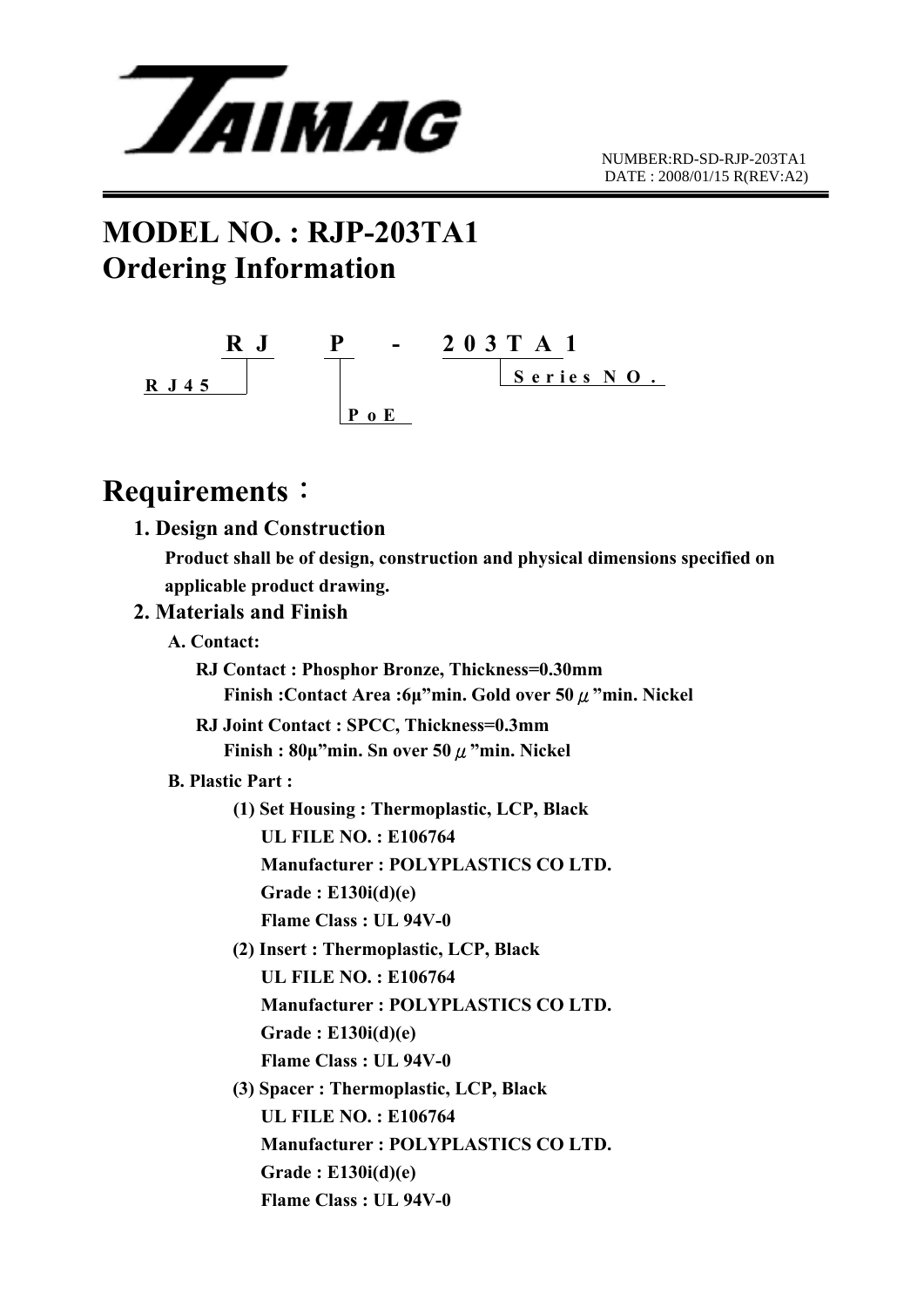

### **MODEL NO. : RJP-203TA1**

#### **C. Shield Material :**

 **Cartridge t=0.25mm 10μ"-20μ" Thick Nickel over Brass** 

#### **3. Ratings**

- **(1) Voltage rating : 125 VAC**
- **(2) Current rating : 1.5A**

#### **Durability :**

- **(1)1000 cycles with no function damage for RJ-45 . Abnormalities shall be present after the test.**
- **(2)Low Level Contact Resistance : ΔR=30mΩ maximum (final)**
- **(3)The sample should be mounted in the tester and fully mated and unmated 500 times per hour at the rate of 25mm/min.EIA-364-09C.**